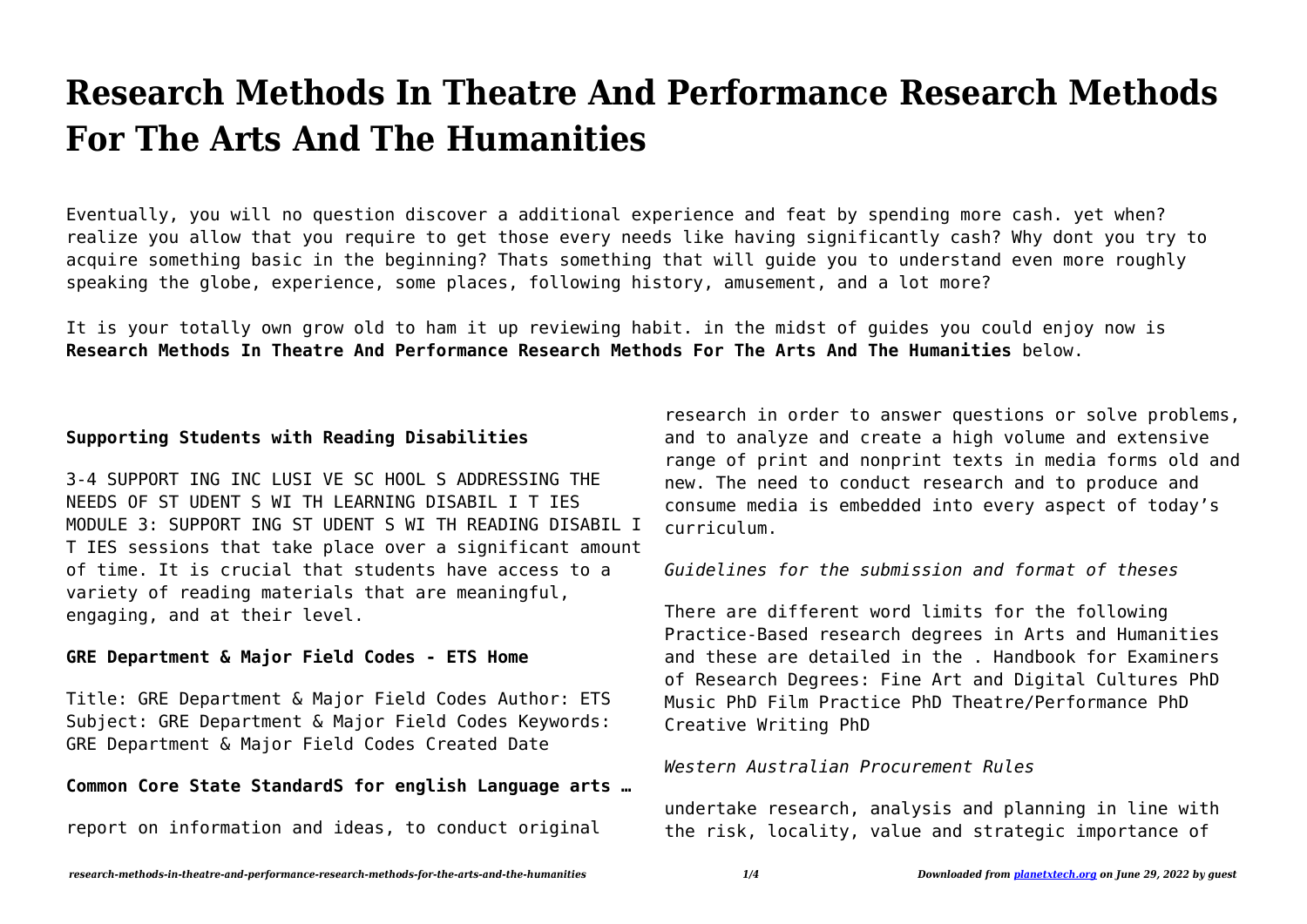the Procurement. (2) When choosing the Procurement method, State agencies must consider the nature of the market, desired outcomes, complexity, risk, process efficiency and the costs imposed on Suppliers by participating in the Procurement.

#### **GAMES FOR ACTORS AND NON-ACTORS - Bernie De Koven**

Theatre Research International Games for Actors and Non-Actorsis the classic and best-selling book by the founder of Theatre of the Oppressed, Augusto Boal. It sets out the principles and practice of Boal's revolutionary method, showing how theatre can be used to transform and liberate everyone – actors and non-actors alike!

#### Deteriorating patients and MET calls - Monash Health

related to the care of adult patients is lacking and numerous controversies exist as to the optimal methods of implementation. More research is needed in better understanding the strengths and limitations of the different forms of RRT that currently exist, and how they may be reconfigured in optimising patient outcomes, enhancing professional

*Calendar, Part 4 - Stellenbosch University*

Arts and Social Sciences i . Accuracy, liability and changes • Stellenbosch University has taken reasonable care to ensure that the information provided in the Calendar parts is as

#### **Captcha - Tirpude**

We have noticed an unusual activity from your IP 40.77.167.16 and blocked access to this website.. Please confirm that you are not a robot

#### **National Clinical Coding Standards**

Kingdom (UK) since 1944 when the Medical Research Council published one which identified 442 categories of operation. The then General Register Office prepared and issued an updated version in 1950, and revisions to this were subsequently issued in 1956, (first revision), 1969 (second revision) and 1975 (third revision).

# Students' learning style and its effect on blended learning, …

artistic field such as psychology, literature, nursing, media, theatre, design, journalism, and social work [19, 30, 31]. The Assimilator learning style consists of reflective observation and abstract conceptualization that can be qualified as "think" and "watch". The main characteristic of this type of person is creating conceptual

#### **Conducting Observational Research - Deakin University**

theatre Ontology: Social constructionist Epistemology: Interpretivist Methodology: Ethnography Methods of data collection : 1. Observations (approximately 40 hours in theatre across the two sites); 2. Field memo's 3. Informal conversations with staff in the theatre and/or theatre suite (e.g. Change rooms, staff room, corridors etc) 4.

*A Participatory Handbook for Youth Drug Prevention …*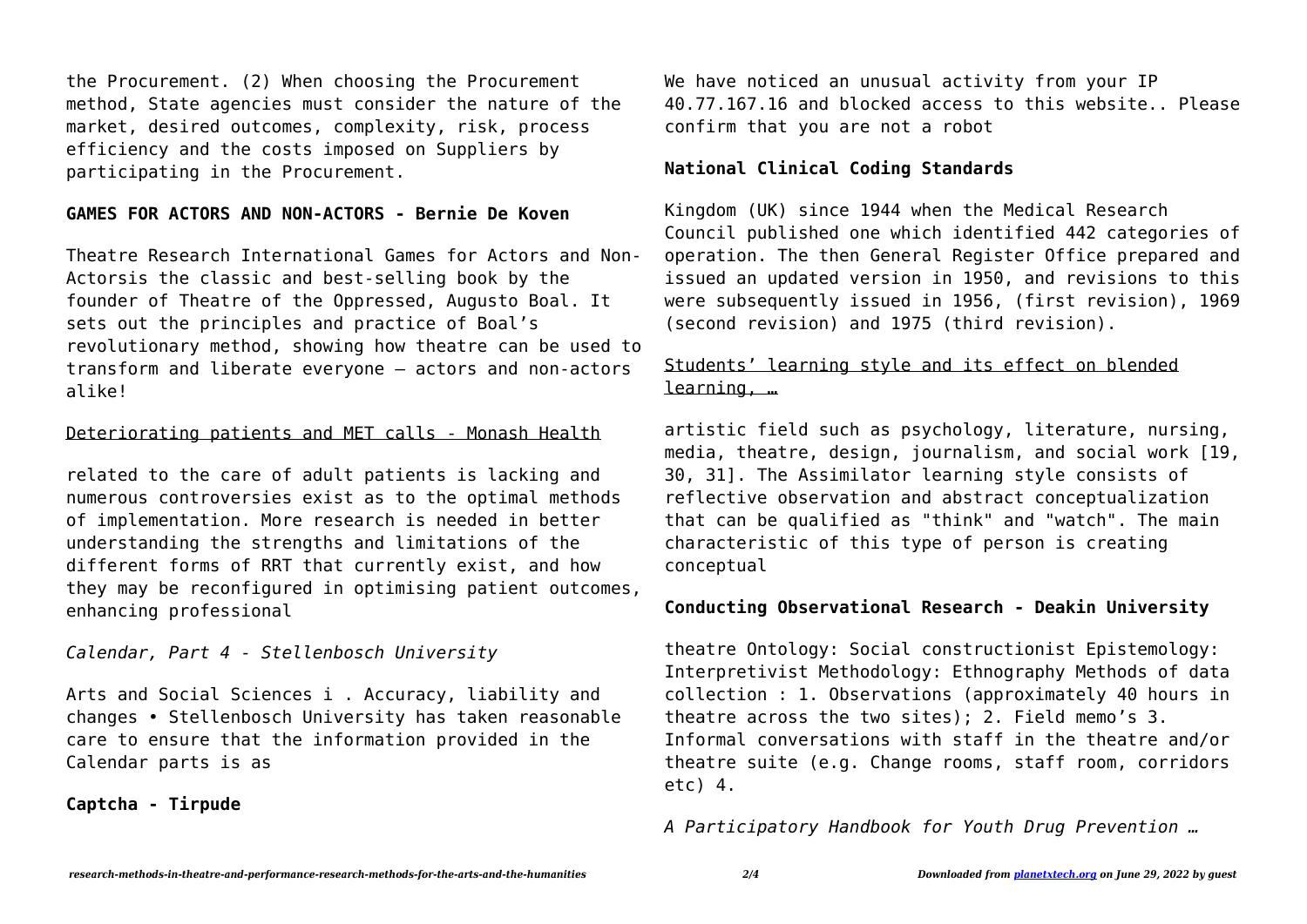specialize in using sport, performance, the media, indigenous cultural traditions, music and the dance scene and more traditional methods of drug education. At each of these meetings, the young people will themselves help write a chapter for this handbook on how best to use these various tools in …

## GENDER RESPONSIVE PEDAGOGY - UNICEF

as research on gender equality and gender-responsive education in the African context that has emerged since then. It is intended as: • a practical tool for training new teachers and refreshing knowledge and skills of seasoned teachers; • a reference full of creative and participatory activities for classroom teachers to create inclusive ...

## **International Standard Classification of Education: Fields of …**

Education science is the study of the learning process and the theories, methods and techniques of imparting knowledge to others. Programmes and qualifications with the following main content are classified here: Curriculum studies Didactics Educational assessment, testing and measurement Educational evaluation and research

*Learning: Theory and Research - University of California, …*

material. Behaviorist methods also typically rely heavily on the use of positive reinforcements such as verbal praise, good grades, and prizes. Behaviorists assess the degree of learning using methods that measure observable behavior such as exam performance. Behaviorist teaching methods have proven most successful in areas where there is a

## **X Bio Title EM Free - Telangana**

power and research enthusiasm. The official documents of national and State Curriculum frame works and the Right Education Act are aspairing to bring grossroute changes in science teaching. These textbooks are adopted in accordance with such an aspiration. Hence, science teachers need to adapt to the new approach in their teaching.

#### **Login - pwcs.edu**

Login is only required for website editors (use PWCS network credentials. Example user name: smithmr).

## X Physics EM Title Free - Telangana

to achieve class specific academic standards. We should avoid rote learning methods for the successful implementation of Continuous Comprehensive Evaluation (CCE). It is very impart to know more about different methods to assess students' progress by summative …

*What Are Student Learning Outcomes? - Boston University*

Students will be able to evaluate theory and critique research within the discipline. Business: Students will be able to work in groups and be part of an effective team. Students will be able to communicate business knowledge both orally and written. Students will be able to recognize and respond appropriately to an ethical and